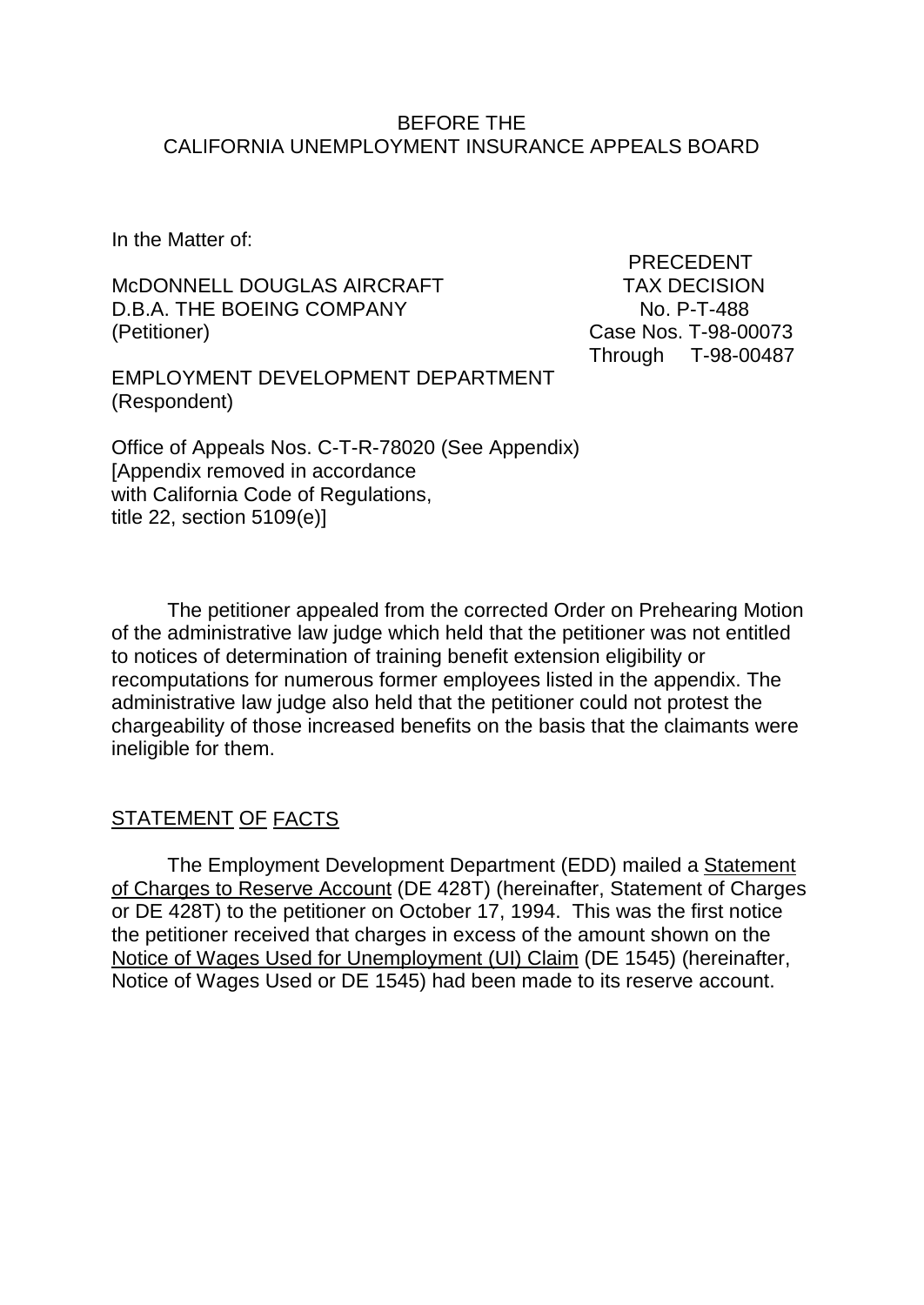The additional charges were made because numerous claimants had applied for and received training benefits extensions under section 1271(a) of the Unemployment Insurance Code.<sup>[1](#page-1-0)</sup> The petitioner requested an extension within which to file a protest to the charges and filed its protest on February 14, 1995.

EDD has not argued that the petitioner's protest was untimely filed.

The employer contends that its reserve account has been charged in excess of \$4.5 million dollars due to the training benefits extensions for the tax years 1994, 1995, and 1996. The instant matter pertains only to a charge of \$920,000 for the 1994 tax year.

The petitioner is the most recent employer as well as a base period employer of some claimants and a base period employer of others to whom extended training benefits were paid.

There was no evidence presented in this matter regarding the separations of the claimants whose-receipt of training benefits extensions are at issue herein. The employer laid off large numbers of employees in a major reduction of its work force. Therefore, the claimants' eligibility for unemployment benefits under code section 1256 is not at issue here.

We take official notice under Section 5009(a). Title 22, California Code of Regulations, that the most recent employer will receive an employer response form, DE 1101C after a claimant applies for benefits. This form will indicate the claimant's reason for the separation and requests the employer to submit its reasons for the separation. Thereafter, EDD will calculate the claimant's weekly benefit amount and the claimant's maximum benefit amount. This information, along with a listing of the wages reported by the employer for the claimant, will be transmitted to the base period employer in the Notice of Wages Used for Unemployment (UI) Claim, the DE 1545, after the claimant receives the first weekly benefit payment. This form also establishes the percentage of benefits chargeable to the base period employer's reserve account.

<span id="page-1-0"></span> $1$  Unless otherwise specified the words "code section" will be used when referring to the California Unemployment Insurance Code.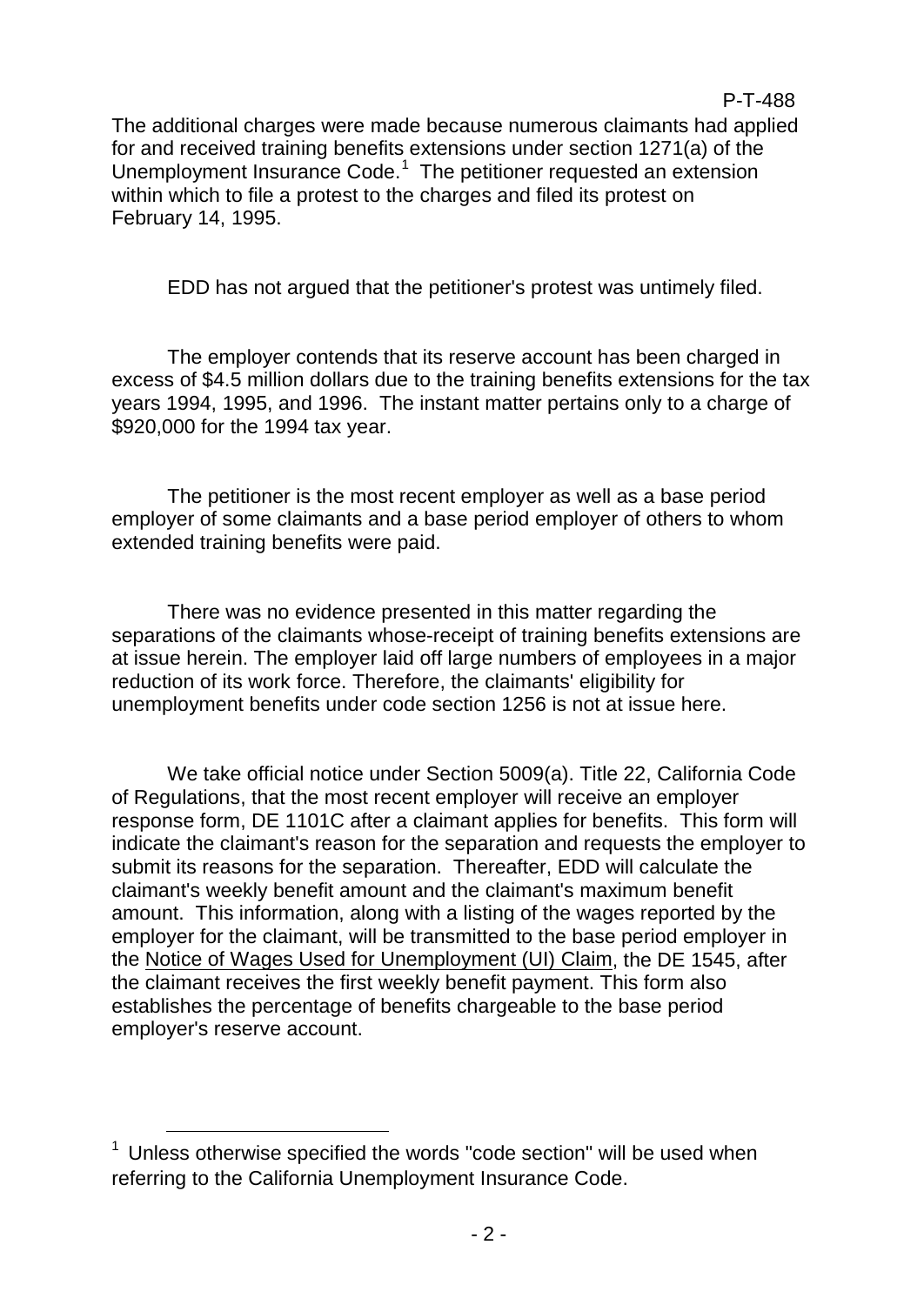# REASONS FOR DECISION

The issue presented in this case is whether under code section 1034 a base period employer has a right to protest the merits of additional charges to its reserve account occasioned by an award of a training benefits extension where the only notice EDD gave the employer of such charges was in the employer's annual statement of charges.

The California Training Benefit (CTB) program allows claimants who lack competitive job skills to receive unemployment insurance benefits while attending approved training without regard to the requirements that a claimant remain available for work (code section 1253 (c)), must search for work (code section 1253 (e)), and must accept offers of suitable employment (code section 1257 (b)) that otherwise apply to unemployment insurance recipients. The focus of the program is to assist the claimant in training for a demand occupation and thereby facilitate his return to full employment. In order to qualify for training benefits, the claimant must have a valid claim for unemployment benefits. Also, a claimant's eligibility for training benefits runs concurrently with eligibility for unemployment insurance benefits. Therefore, the computation of a claimant's regular benefit award, his weekly benefit amount multiplied by 26 weeks, will include training benefits the claimant may receive.

Section 1269 (d) of the Unemployment Insurance Code provides, in part, that an individual may be eligible for training benefits if, (1) the person is unemployed and his or her job classification is impaired by a plant closure, advancement of technology, or by the effects of automation and relocation of the economy, and; (2) one of the substantial causes of the person's unemployment is a lack of sufficient current demand in the individual's labor market for the occupational skills for which the individual is fitted by training and experience.

Under code section 1271 (a), a claimant may receive a training benefits extension for an additional 26 weeks beyond the initial 26 weeks of benefits. The main requirement for the extension, in addition to a valid unemployment insurance claim, is a timely application. A claimant's eligibility for the training benefits extension is inextricably tied to his basic eligibility for unemployment benefits.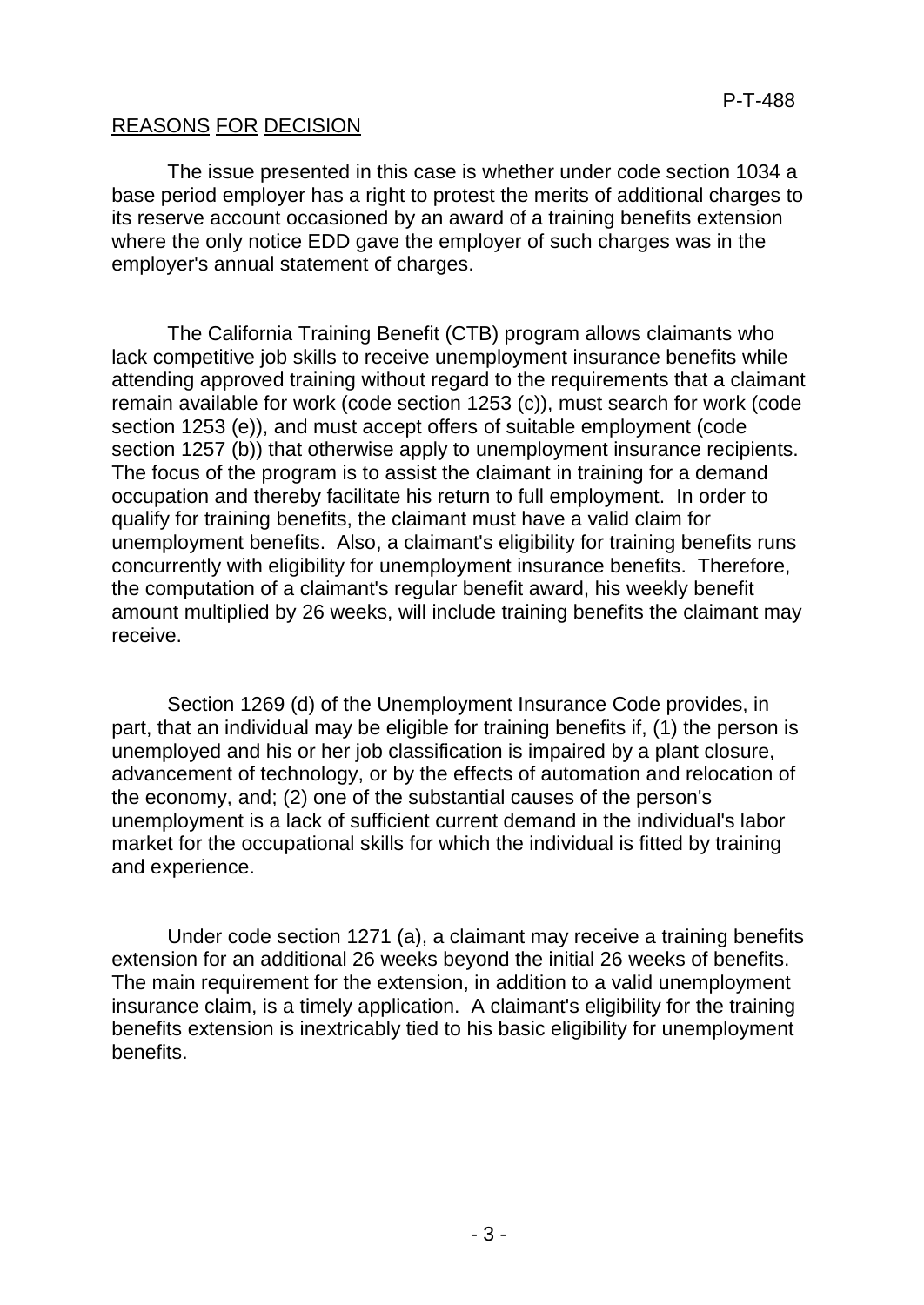Section 1271 (c) of the code specifically provides that additional benefits shall be "charged to individual employer reserve accounts consistent with other provisions of the code."

Section 1327 of the Unemployment Insurance Code requires the department to give notice of the filing of a new or additional claim to the employer by whom the claimant was last employed immediately preceding the filing of the claim except in limited circumstances.

The Department is required to promptly notify each of the claimant's base period employers of its computation of the claimant's benefits after the payment of the first weekly benefit. This includes the maximum amount of benefits potentially payable to the claimant during the benefit year (code section 1329).

This information is-presently transmitted to the base period employer's via EDD's form DE 1545. The DE 1545 does not give the base period employer notice of the potential increase of the maximum benefit award should a training benefit extension be granted.

Under code section 1331, the base period employer may respond to the computation shown on the DE 1545 and provide information that may affect the claimant's eligibility. Further, should the base period employer question the claimant's eligibility, it is entitled to an EDD determination concerning the claimant's benefits that was made in light of the additional information provided by the employer.

The director of the Department is required to furnish every employer an annual statement showing credits and charges, the net balance of its reserve account, and its contribution rate (code section 1033). EDD currently provides this information on the statement of charges, or form DE 428T. Unless a written protest is filed within the time specified by law, the contribution rate and other items shall become final (code section 1034).

An employer has the right to file a protest to any item shown on its yearly statement of charges. However, a protest based on a claimant's ineligibility for benefits is precluded if the employer was duly notified of the filing of the claim and did not contest the claimant's eligibility in due course after the receipt of such notice (code section 1034 (a); Precedent Decision P-T-79). It is the petitioner's timely protest under code section 1034 that is the subject matter of this case. Through this protest, the petitioner wants to challenge the various claimants' eligibility for training benefits extensions.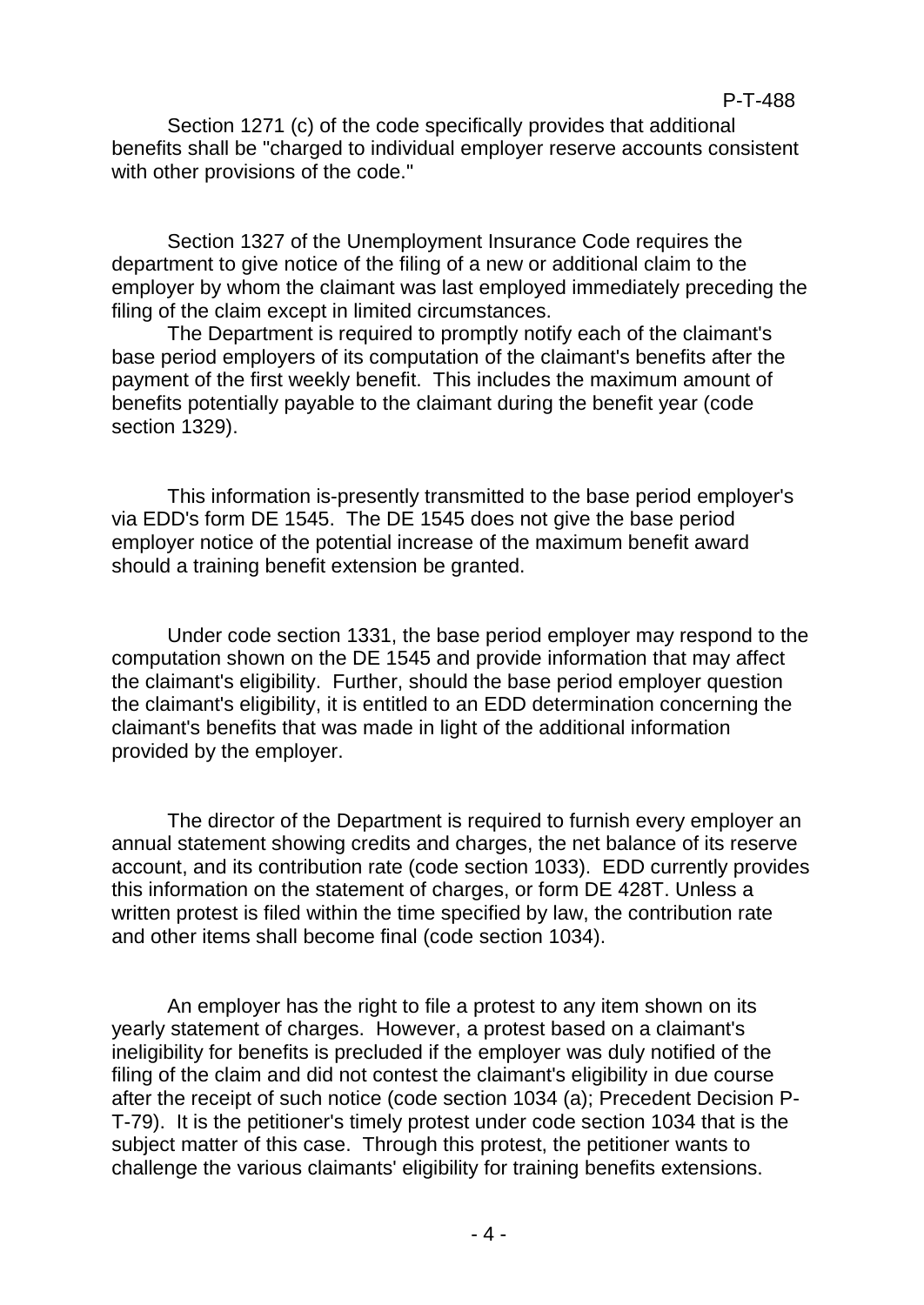The administrative law judge held since the petitioner had not challenged the claimants eligibility to the additional benefits when it received its form DE 1545, it was now prevented from such a challenge under code section 1034(a).

P-T-488

It is undisputed that there is a statutory scheme in the code that requires notice and an opportunity for employers to respond and or challenge a claimant's eligibility for benefits when a new or additional claim is filed and any resulting potential charges that may be made to their reserve accounts during the benefit year.

The petitioner contends EDD had to give it notice under this statutory scheme of the claimant's request for a training benefit extension and the associated increased potential charges to its account. The petitioner argues that code section 1271 (c) says charges to its reserve account for additional benefits provided under code section 1271 (a) must be made "consistent with other provisions of the code" which require notice to the employer and an opportunity to respond to the claimant's eligibility for these extra benefits.

EDD's response to this contention by the petitioner is that the words "consistent with the other provisions of the code" do not require notice to the petitioner as alleged but rather is a defense to its position. The EDD maintains it only has a duty to provide notice of a claim for benefits under code sections 1327 to the most recent employer under code section 1256.3 when a new or additional claim is filed. EDD further argues a computation under code section 1329 of the potential charges to the base period employer's account is only required when a new claim is filed.

Therefore EDD contends that since the request for a training benefits extension does not involve a new or additional claim it had no duty under the code to send the petitioner notice of the additional benefits granted under code section 1271 (a) or the associated increased potential charges. We agree with EDD's argument in this regard. Without some challenge by the employer of the claimants' eligibility under code sections 1327 or 1329 EDD has no statutory or regulatory obligation to notify an employer that a-claimant has applied for, will receive, or is receiving a training benefits extension.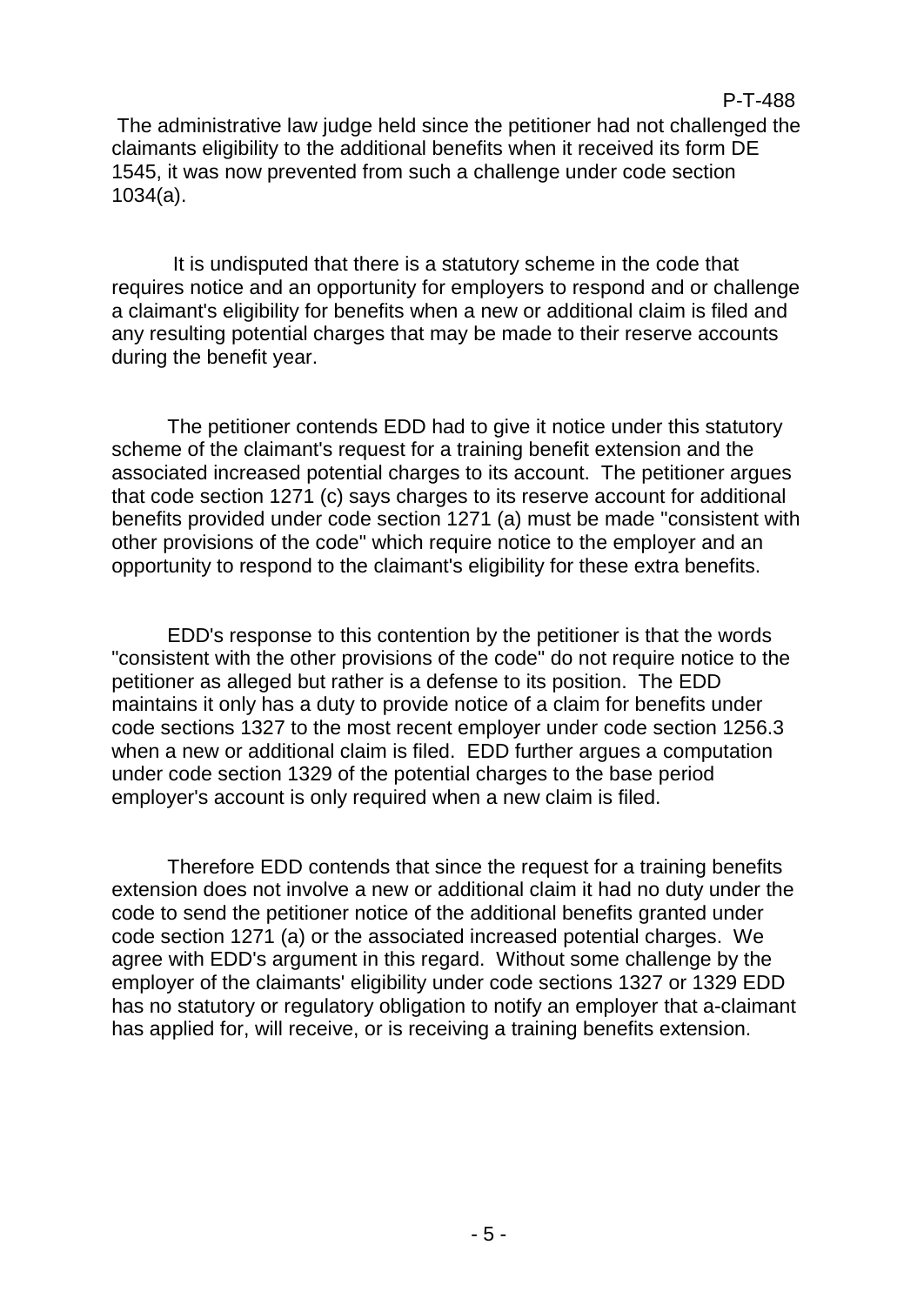The issue however is not whether the petitioner was entitled to notice that the claimant applied for, was granted or receiving such additional benefits. The question presented is whether the petitioner was entitled to notice of the potential charges for such additional benefits and an opportunity to timely challenge the claimant's eligibility for such benefits prior to the annual statement of charges (428T) being issued. The significance of this question is that if EDD had this duty to provide such notice and failed to do so the petitioner must be granted the right to question such eligibility in its protest under code section 1034 as though it was properly noticed in the first instance. The petitioner argues it was entitled to such notice and since it was not provided it can now protest both the accuracy of-the charges and the claimants' eligibility for the additional benefits which resulted in the increased charges.

From our review of the notice requirements placed on EDD by the statutory scheme discussed above we have concluded that the plain meaning of the words in code section 1329 provides an answer to our inquiry in this case. Section 1329 requires EDD to provide notice of the "maximum amount of benefits potentially payable during the benefit year"(emphasis added). The word "potential" in our view is far reaching and all encompassing. It provides the due process safeguards against substantial increases in charges being made above those specified in EDD's DE 1545 without notice and time to respond, as took place in this case.

The employer may possess information regarding the claimant's work history, labor market, suitability for training, or other factors which may influence EDD's determination whether the claimant is qualified for training benefits under section 1269. Clearly under code section 1331 it is entitled to provide such information after timely notice of the potential for such benefit charges.

The DE 1545 sent to the petitioner only specified the benefits payable for 26 weeks and failed to include the potential for the additional 26 weeks of benefits. The employer first received notice of the increase in amounts charged to its account due to the training benefits extensions when it received the statement of charges on October 1994. Therefore since this is the first notice provided the petitioner of such charges it is entitled to protest them under code section 1034 as though they were provided as "potential" charges under code section 1329.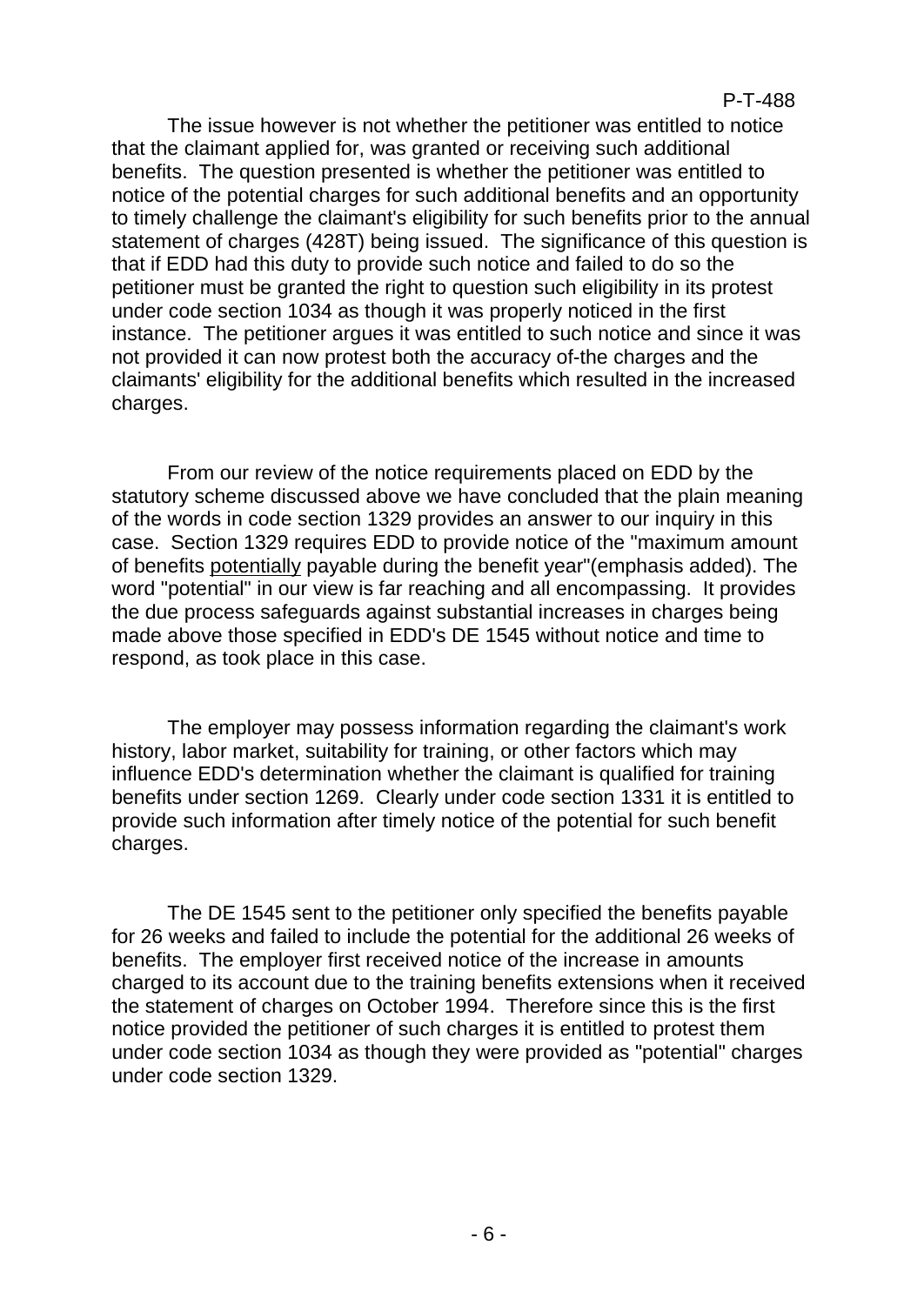In our view, once EDD determines that a claimant is eligible for a training benefits extension and notifies the claimant of the number of weeks of benefits awarded, it makes a "silent" recomputation of the claimant's maximum benefit amount. The recomputation is "silent" in that EDD clearly recomputes the base period employer's charges once it has been determined that the claimant is eligible for extended training benefits, but this recomputation is never conveyed to the employer until the employer receives its Annual Statement of Charges (DE 428T).

Such a silent recomputation is not provided for in the Code nor in EDD's authorized regulations. We are not questioning the need for EDD to compute the increases, but only that there are no provisions allowing EDD to make a "silent recomputation." EDD again argues that it is not required to send a computation to the base period employer under code section 1329 unless a new claim is filed. The argument follows that since this did not happen it was merely conducting ministerial duties of updating its own data in computing the additional benefits and charges. We reject EDD's argument in this regard.

Section 1332(c) provides that EDD for good cause may reconsider a computation or recomputation and promptly notify the claimant and any base period employer of the "recomputation."

EDD appears to have made good faith efforts to abide by the code and EDD regulations. We therefore conclude that the recomputation itself was legal under code section 1332 (c) inasmuch as granting a training benefits extension provides EDD with good cause to reconsider its earlier computation and issue a new one. This would make  $EDD<sup>7</sup>$ s actions legal in recomputing the benefits and charges in this case and it is only the failure to notice the petitioner of the recomputation that was improper under the code and regulations.

We also add that such a recomputation under code section 1332 (c) would not have been necessary had the EDD given the petitioner a complete computation under code section 1329 as required by the code. If EDD had provided the claimant and petitioner such a complete computation then any communication to the claimant about the approval of additional benefits would have been ministerial in nature as EDD incorrectly argues took place in this case.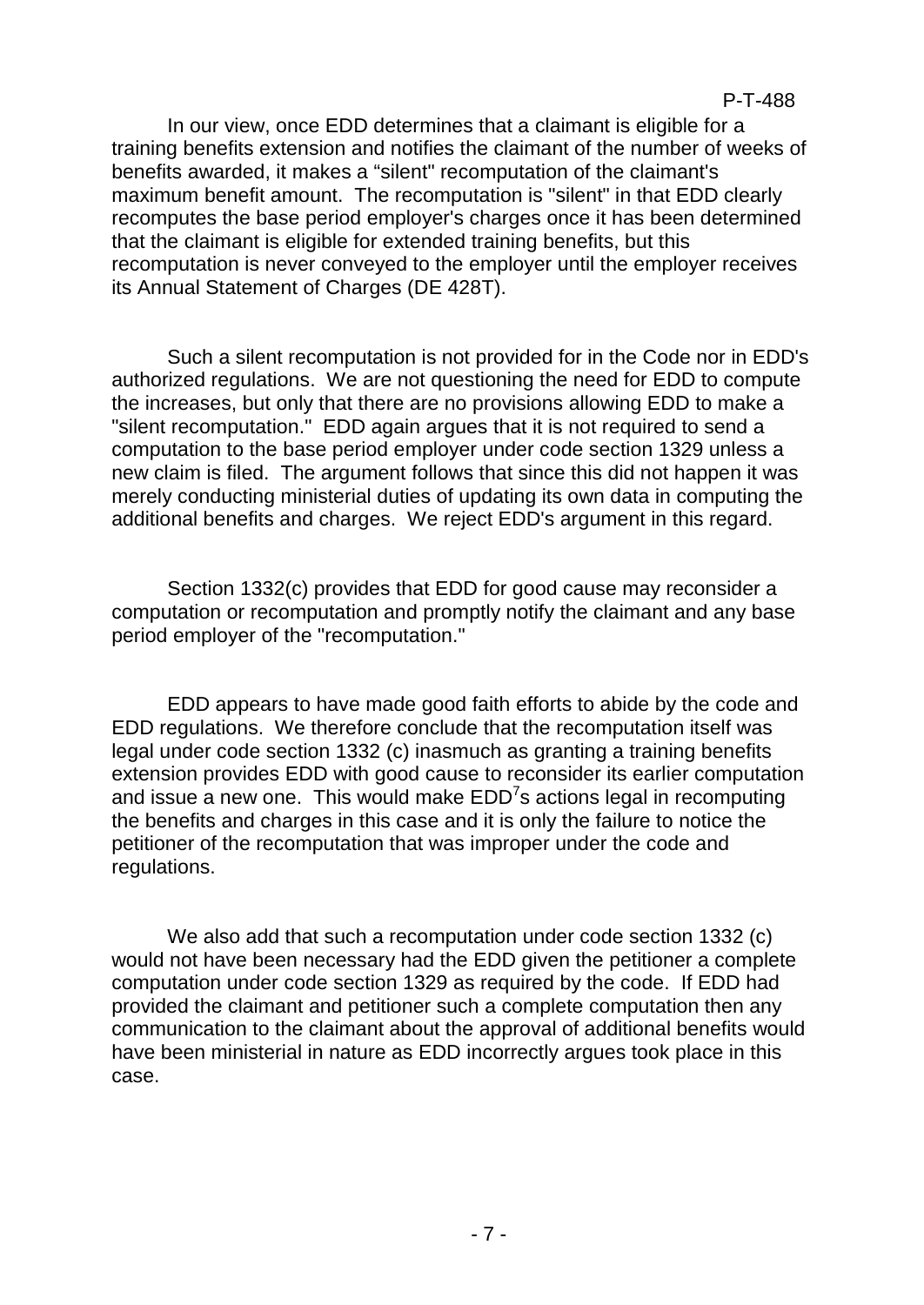Due process requires not only that an employer be given notice of a proposed action and the opportunity to challenge or appeal EDD's actions. In order to be meaningful, notice and the right to protest must be given in a timely manner. Through lack of such notice, an employer may lose opportunities to take timely responsive action to protect its reserve account. Equity requires that an employer's opportunities at the time it is ultimately given notice and the right to protest are in all respects the true equivalents of those it would have had earlier had it received proper notice.

In Precedent Decision P-T-79, the Appeals Board found that in some circumstances it may be inequitable to charge an employer's reserve account even where benefits were lawfully paid to the claimant. In a situation where EDD improperly charged an employer's account, the employer can protest the charges based on EDD's improper action. In such a situation, Precedent Decision P-T-79 holds that the equitable remedy of estoppel may be applied to remedy EDD's invalid action. At this juncture in the case the proper relief is as specified above which is to allow the petitioner's protest under code section 1034 on the merits of the granting of the additional benefits.

In the instant matter, the petitioner questions EDD's determination that the claimants were in fact eligible for training benefits extensions. It may well be that most employers will not have access to labor market information to rebut the information relied on by EDD in making its determinations. The employer will have to establish that there was not a substantial diminution in the labor market area in the claimants' occupational fields. However, it should be within the employer's discretion to decide after proper notice is given which charges to its reserve account it will protest.

We recognize the importance and fundamental due process right of employers to protect their reserve accounts. We also recognize the value of the extended benefits training program to claimants dedicated to improving their job skills. These interests are not incompatible and it is not our intent in this decision to in any way affect claimants' receipt of extended training benefits in a timely manner.